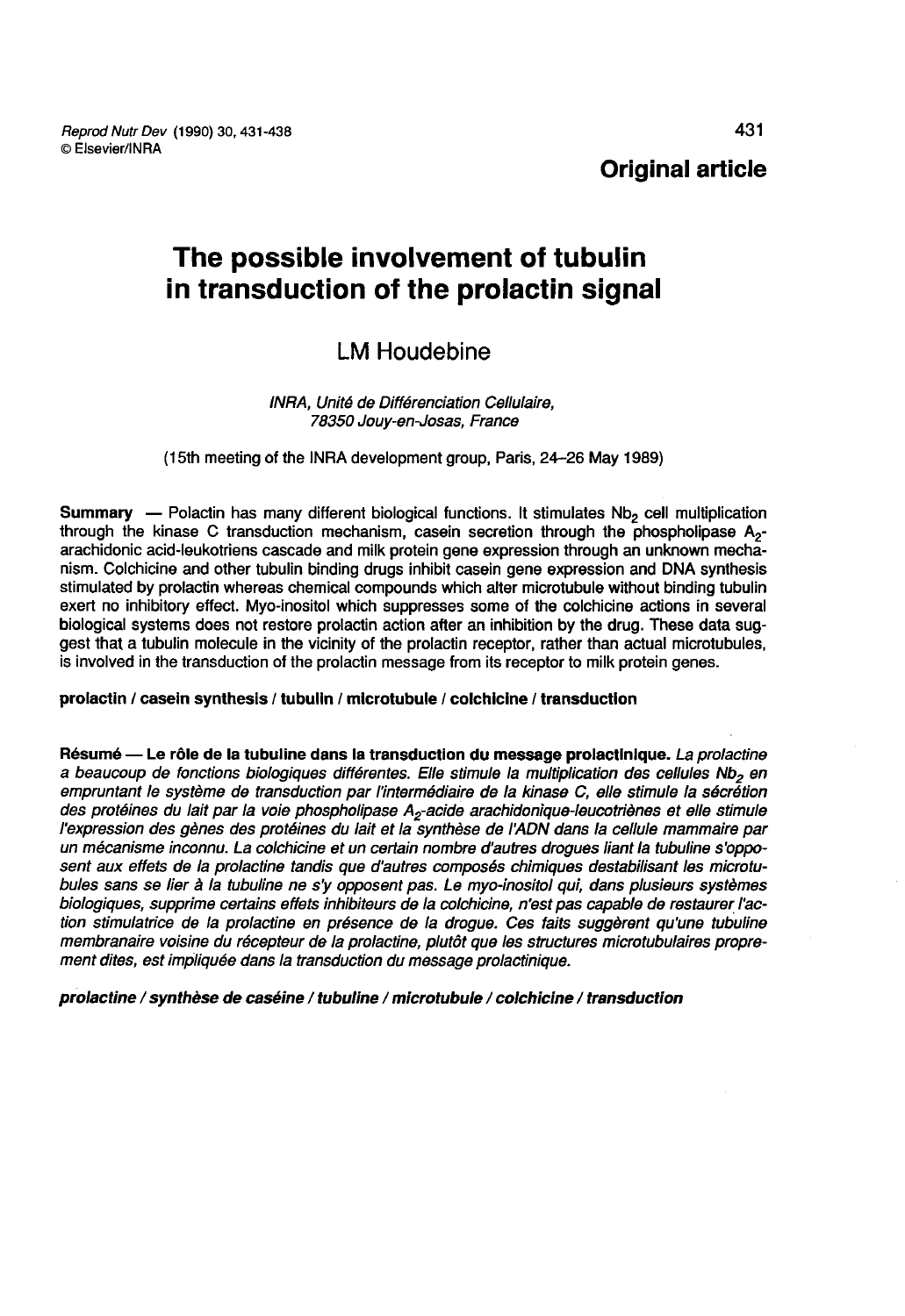#### **INTRODUCTION**

Prolactin has many known functions (Nicoll, 1980). Its mechanism of action is studied in only a limited number of tissues<br>for a limited number of actions including:

- cell multiplication (Russell et al, 1987) (with mainly  $Nb<sub>2</sub>$  cells as experimental model);

 $-$  stimulation of gene expression (Devinoy et al, 1988) (with essentially milk pro-<br>tein gene as target genes);

- stimulation of protein secretion (Ollivier-Bousquet, 1984) (with mammary cell and milk secretion as an experimental model).

The prolactin receptor has been identified and recent studies have led to the cloning of its cDNA (Boutin et al, 1988). Transduction of the prolactin message beyond the receptor is mediated through an unknown mechanism which may or may not be a single mechanism. In the case of liver cells, nuclear kinase C is directly stimulated by prolactin added to isolated nuclei (Buckley et al, 1988). Nb<sub>2</sub> cell multiplication is stimulated by prolactin with a coincident increase of kinase C (Russell et al, 1987). The mechanism which transfers the prolactin message from its receptor to kinase C is unknown. Stimulation of milk secretion by prolactin is inhibited by various inhibitors of the phospholipids-arachidonic acid-leukotriens pathway and phospholipase  $A<sub>2</sub>$  mimic this prolactin action (Ollivier-Bousquet, 1984). The molecular mechanism between prolactin receptor and phospholipase  $A_2$  remains unknown. In the case of casein gene expression, it is clear that a transduction mechanism is involved at the receptor level since anti-prolactin receptor antibodies mimic prolactin for the induction of casein synthesis (Dijane et al, 1981). Interestingly, prolactin stimulates DNA synthesis in cultured mammary explants (Houdebine, 1980), an effect also mimicked by anti-prolactin receptor antibodies (Djiane et al, 1981).

Very little is known about the molecular events which transfer the prolactin message from its receptor to milk protein genes (Houdebine et al, 1985; Devinoy et al, 1988, 1989). Studies carried out for several years have shown that colchicine and other drugs totally inhibit the prolactin stimulation of casein and DNA synthesis. The present paper summarizes these data and reveals some new experimental results.

#### MATERIALS AND METHODS

All the methods have been described in previ ous papers. Culture of mammary explants was carried out in serum-free medium in the pres ence of hormones.  $\beta$ -casein synthesis was estimated with a specific radioimmunoassay and  $\beta$ casein mRNA concentration was measured using a specific cDNA probe (Zwierzchowski et al, 1987). Isolated epithelial mammary cells were cultured on floating collagen gel as previously described. β-casein was then measured in the cultured medium (Servely et al, 1987).

#### RESULTS

## Effect of colchicine and other tubulin binding drugs on casein gene expression

Colchicine added at a millimolar concentration totally inhibits the induction of casein synthesis by prolactin (Houdebine and Djiane, 1980). This effect does not profoundly affect the prolactin receptor which remains down-regulated by the hormone (Djiane et al, 1980). This inhibition is also observed when prolactin is present in the culture medium without its major amplifiers, insulin and cortisol (Servely et al, 1987). Prolactin stimulated both casein synthesis and total protein synthesis. Colchicine inhibits both effects (Houdebine and Djiane, 1980).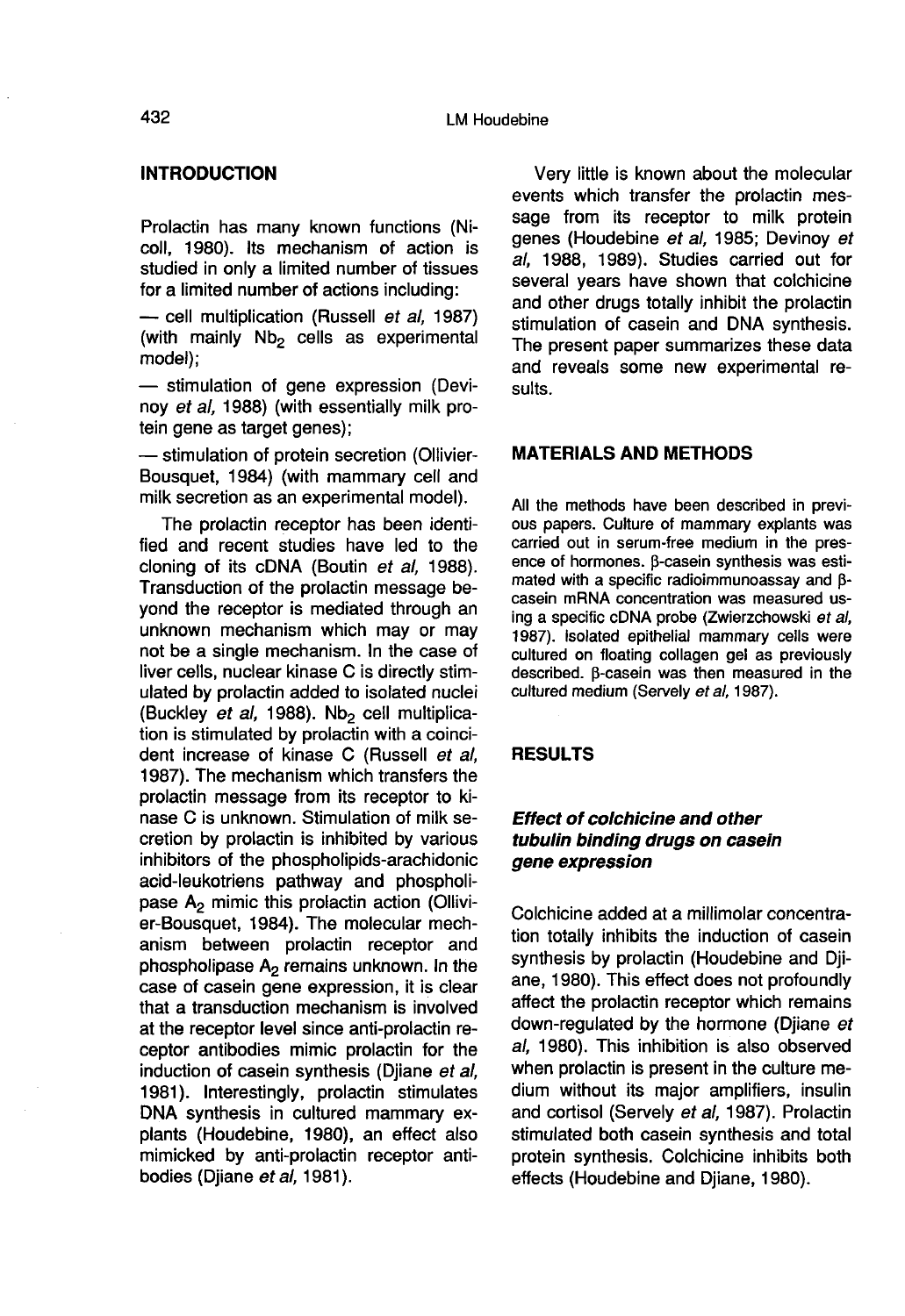Several other drugs known to disrupt microtubules after binding tubulin (vinblastin, podophyllotoxin, nocodazole, colcemide, tubulozole C) also strongly inhibit the induction of casein synthesis (Houdebine, 1980; Servely et al, 1987) whereas colchicine analogues (lumicolchicine, trimethylcolchicinic acid and colchicine) which do not alter microtubule structure do not prevent prolactin from acting (fig 1). The active drugs do not only affect casein secretion. Rather, they have a profound effect on prolactin action since  $\beta$ -casein mRNA accumulation is simultaneously blocked (Servely et al, 1987).

## Effect of drugs which disrupt microtubule without binding tubulin on casein gene expression

Several chemical compounds are known to alter microtubules although they do not bind tubulin. Griseofulvin and estramustine are potent microtubule disrupting drugs acting by binding microtubule associated proteins. When added to the culture medium of mammary explants, these drugs profoundly alter microtubule integrity yet they do not prevent prolactin from inducing casein synthesis (Houdebine et al, 1982; Zwierzchowski et al, 1987).

Similarly, several local anesthetics, procaine, tetracaine and dibucaine do not alter prolactin action on casein gene expression, although they markedly modify cytoskeleton structure (Houdebine et al, 1981).

## Kinetics of colchicine action on casein gene expression

Colchicine and related drugs are considered to act rapidly on microtubules, and



Fig 1. Effect of several tubulin binding drugs on the induction of B-casein synthesis in rabbit mammary cells. Cells were cultured for 3 d and then induced for 3 d in the presence of prolactin, insulin and cortisol with or without drugs. Bcasein in the medium was measured at the end insulin (I) + cortisol (C) + prolactin (PRL);  $(\square$ - $\Box$ )  $I + C + PRL +$  colchicine; ( $\Box - \Box$ )  $I + C + PRL$ + lumicolchicine:  $(0 - 0)$  | + C + PRL + nocodazole;  $(\Delta \rightarrow \Delta)$   $1 + C + PRL +$  tubulozole C;  $(\Delta \rightarrow \Delta)$ I + C + PRL + tubulozole T.

phenomena such as secretion are quickly affected. This is also the case for casein secretion which is markedly and rapidly inhibited by colchicine (Ollivier-Bousquet and Denamur, 1973). Surprisingly, the effect of colchicine, vinblastin, podophyllotoxin, nocodazole and gossipol on  $\beta$ -casein mRNA accumulation is not observed after a period as long as 8 h, whereas it is unambiguously seen after 24 h (Devinoy et al, 1988).

Taxol is known to prevent disruption of microtubule induced by colchicine. This compound added with several tubulin binding drugs is unable to completely restore prolactin stimulation (Devinoy et al, 1988). This fact must however be interpreted with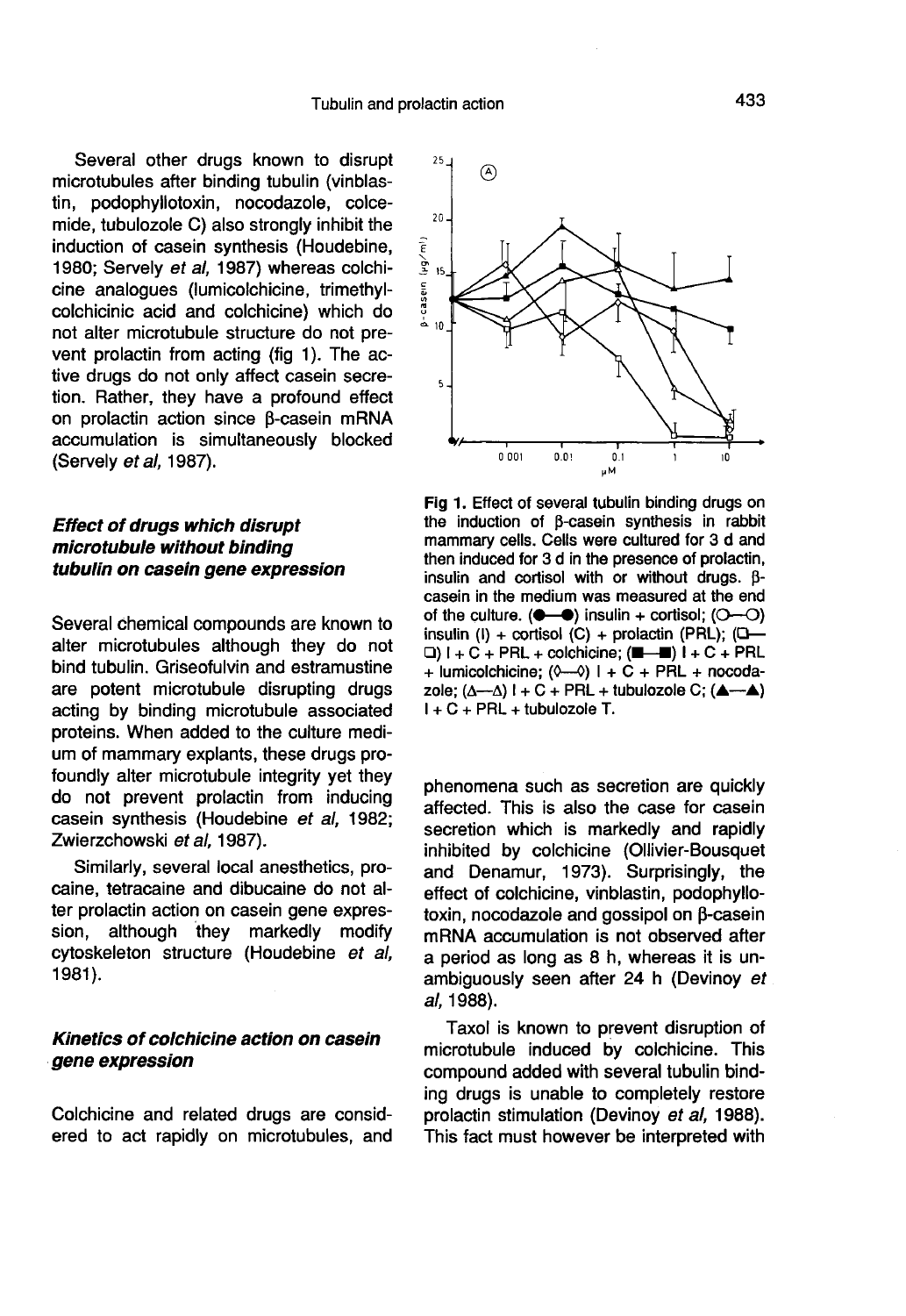caution, since taxol per se attenuates prolactin effect.

## Effect of tubulin binding drugs on DNA synthesis

The above-mentioned drugs which inhibit prolactin action on casein synthesis are all capable of also inhibiting the hormonal effect on DNA synthesis (Houdebine, 1980; Houdebine and Djiane, 1980). On the contrary, the drugs which do not affect casein synthesis induction are ineffective in preventing DNA synthesis stimulation by prolactin (Houdebine et al. 1981, 1982; Zwierzchowski, 1987).

Interestingly and unexpectedly, the tubulin binding drugs are capable of inhibiting not only the stimulation of DNA synthesis by prolactin, but also the stimulation by insulin and EGF (Martel and Houdebine, 1982).

Not surprisingly however, the prolactinlike effect of anti-prolactin receptor antibodies on DNA synthesis was totally suppressed by the tubulin binding drugs (Dji ane *et al.* 1981).

## The possible relation between colchicine and phospholipase C

In several reports, it is mentioned that colchicine strongly inhibits the phospholipase C which hydrolyses phosphatidylinositides (Schellenberg and Gillespie, 1977).

Several experiments not depicted here suggest that this type of phospholipase C mimics or stimulates a somewhat prolactin  $action$  on  $\beta$ -casein mRNA accumulation. These experiments cannot be reproduced in all cases and it is therefore unclear if phospholipase C is involved in prolactin action. More convincing is the fact that neomycin, a potent inhibitor of phosphatidylinositides hydrolysis (Carney ef al, 1985), totally abrogates  $\beta$ -casein accumulation induced by prolactin (fig 2). However, neomycin is known to have other inhibitory effects and the possible involvement of phospholipase C in prolactin action cannot be ascertained from the only experiments described here.

In several biological systems, colchicine strongly inhibits phospholipase C and this inhibition is alleviated by an excess of myo-inositol but not by its analogue epiinositol (Murray et al, 1951; Lymberopolous and Hawthorne, 1980). On the other hand, myo-inositol may circumvent a lack of phosphatidylinositol (Rodriguez et al, 1987).

Myo-inositol does not mimic or alter prolactin action and it is unable to alleviate the inhibitory effect of colchicine on B-casein mRNA accumulation (fig 2). These data suggest that colchicine inhibitory effect is not mediated through an inhibition of phospholipase C.

## **CONCLUSION**

The data reported in the present paper argue strongly in favour of the idea that the integrity of tubulin is required for the transduction of the prolactin message from its receptor to milk protein genes. The fact that several drugs which destabilize the microtubular network without binding directly to tubulin, support the view that it is tubulin per se, rather than actual microtubules, which is involved in prolactin action. Tubulin has several molecular isoforms and at least 1 of them contains a structure which anchors the molecule in membranes. Tubulin or colchicine binding molecules have been found in several tissues including the mammary gland (Feit and Barondes, 1970; Lagnado et al, 1971; Stadler and Franke,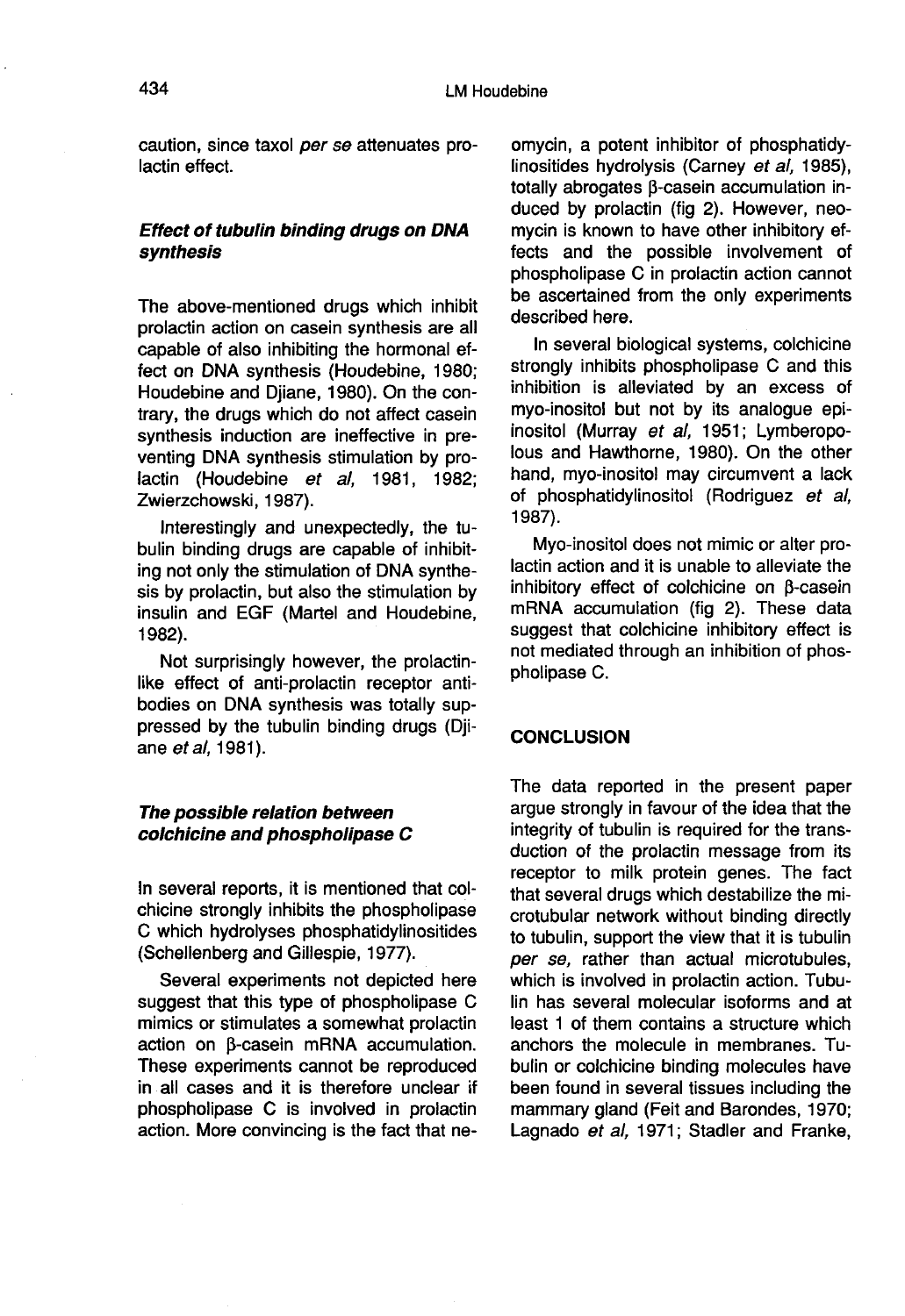

Fig 2. A Inhibition of  $\beta$ -casein mRNA accumulation by neomycin. The antibiotics were added with prolactin and B-casein mRNA was evaluated 8 hours after the beginning of the stimulation. B Effect of myo-inositol on the inhibition of B-casein mRNA accumulation. Mammary explants were cultured for 1 d in the presence of prolactin 1 µq/ml with or without colchicine (1 mmol/l). Casein mRNA was measured at the end of the culture.

1972, 1974; Bhattacharyya and Wolff, 1975, 1976; Houdebine et al, 1982). It is tempting to speculate that a tubulin molecule not recruited in a microtubular structure but anchored in the membranes in the vicinity of the prolactin receptor is involved in the transduction of the hormonal signal. Interestingly, the possible involvement of tubulin in the transmission of other signals through membranes has been reported (Wang et al, 1975; Chen et al, 1976; Gunther et al, 1976; Marks et al, 1978; Zor et al, 1978; Marks et al, 1980; Simonin et

al, 1981; Carter et al, 1989; Ravindra et al, 1989). The fact that phospholipids were found to be associated with microtubular proteins, including tubulin (Hargreaves and McLean, 1988) further supports this view.

It is not clear how tubulin might interfere with the prolactin mechanism of action. It is reasonable to rule out the idea that cell multiplication is involved in this process. Indeed, at mid-pregnancy, rabbit mammary cells can differentiate without any previous cell multiplication and experimentally in the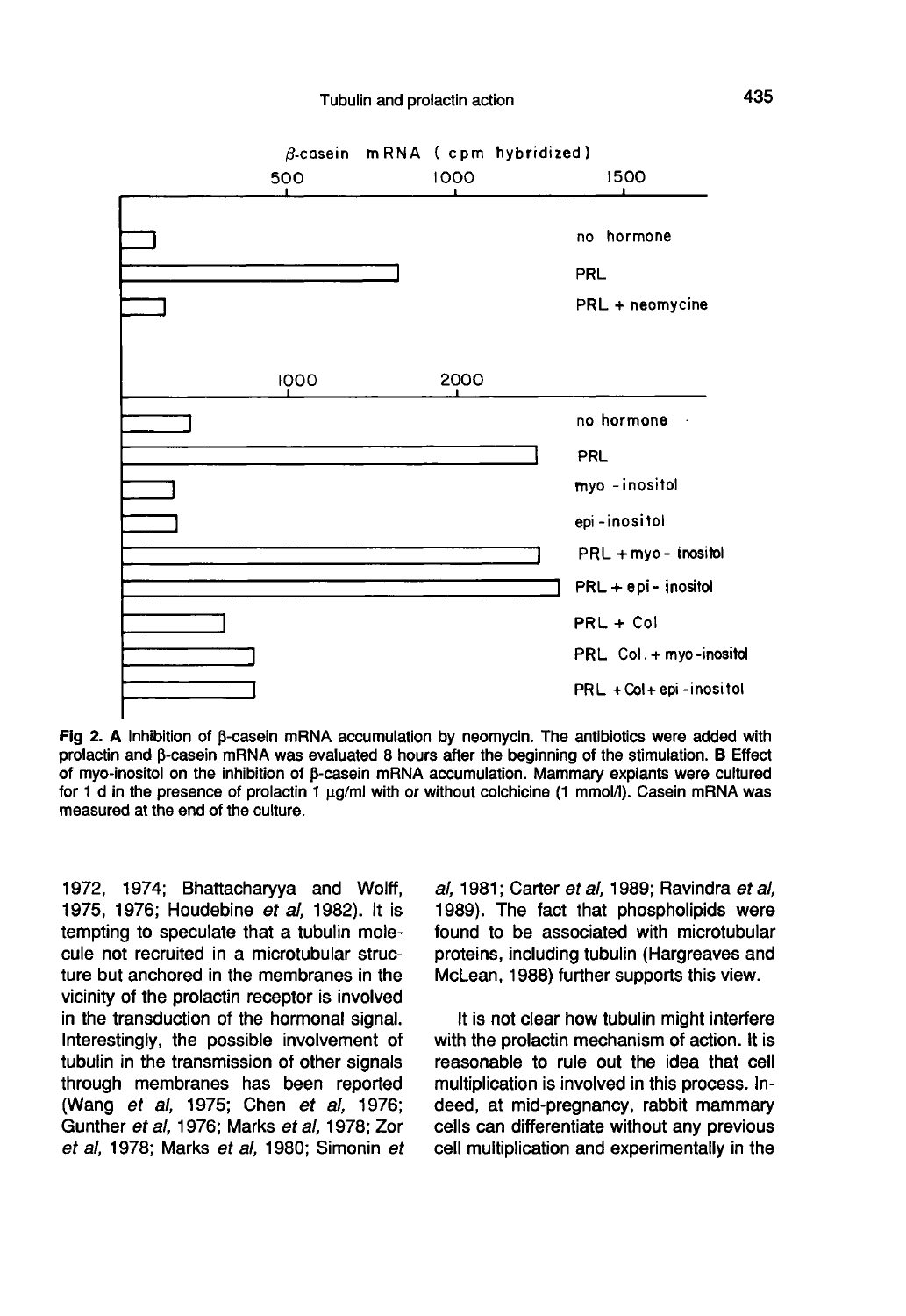presence of hydroxy-urea which blocks DNA synthesis (Houdebine and Djiane, 1980). The fact that stimulation of milk protein gene expression and DNA synthesis by prolactin are simultaneously inhibited strongly argues in favour of the idea that the prolactin mechanism of action is interrupted in one of its early steps, most likely at the membrane level after the binding of the hormone to its receptor. The observation that the insulin and EGF signals for DNA are also blocked by colchicine suggests that tubulin is functionally linked in some way to several membrane receptors. Experiments not shown here and based on the use of antitubulin antibodies to block tubulin action at the cellular level did not give unambiguous information. Indeed, these antibodies were unable to alter prolactin action on casein gene expression. The antibodies may have been unable to reach the membrane tubulin, and these experiments must be considered as inconclusive rather than arguing against the direct participation of membrane tubulin in prolactin action. Experiments which are in progress using primary mammary cells in culture should determine if colchicine prevents prolactin from stimulating casein gene transcription. If this happens to be the case, these experiments will bring a strong argument in favour of the hypothesis that it is the whole prolactin message which is blocked by the anti-tubulin drugs at the membrane level.

Colchicine and related drugs have been shown to markedly decrease the uptake of ovine prolactin into the liver Golgi light and intermediate fractions (Posner et al, 1982). This observation and the data reported here support the view that the endocytosis of the prolactin-receptor complex is required for the hormone to deliver its message to milk protein genes.

The fact that colchicine and related drugs act at the membrane level does not

eliminate the idea that microtubule or more generally cytoskeleton is an essential structure in mammary cell differentiation. Indeed, cytochalasin D (Blum and Wicha, 1988) although not cytochalasin B (Houdebine and Djiane, 1980) which disrupts microfilaments, prevents milk protein mRNA from accumulating without altering transcription level of these genes (Wicha et al, unpublished data). It is therefore the halflife of milk protein mRNA which is then affected rather than the transmission of the hormonal message to genes. The fact that milk protein mRNA were found to be associated with cytoskeleton further supports this view (Aggeler et al, unpublished data). More generally, it is the whole cell structure which seems to be involved in the transmission of the hormonal message and in the differentiation process of the mammary cell (Aggeler et al, 1988). The observation that the extracellular matrix, which is known to play an essential role in mammary cell polarization and differentiation, enhances milk protein mRNA concentration without any simultaneous increase of milk protein gene transcription (Eisenstein and Rosen, 1988) brings additional support to this idea.

It is not known if colchicine and related drugs are also able to block the prolactin signal triggering milk secretion, and this stimulation of Nb<sub>2</sub> cell multiplication. It is not easy to evaluate the effect of colchicine on the stimulation of secretion since the drug is per se a strong blocker of the secretion process. To the best of our knowledge, the effect of colchicine on the stimulation of DNA synthesis by prolactin in Nb<sub>2</sub> cells has not been examined.

### ACKNOWLEDGMENTS

This work was carried out with the excellent technical assistance of C Puissant and H Gra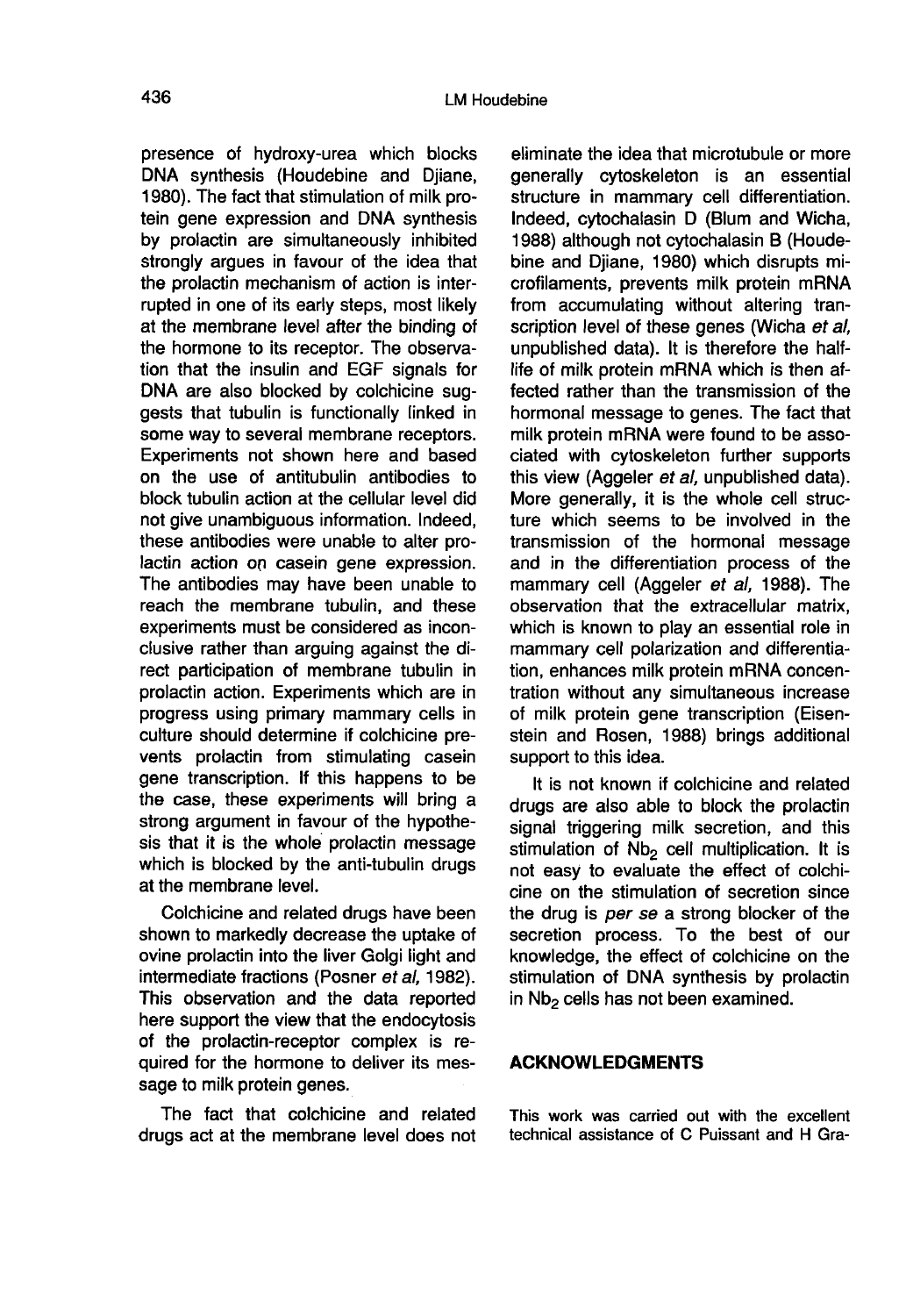bowski. It was supported by the financial help of the Biotechnology Action Program (BAP) of the European Community.

#### REFERENCES

- Ageller J, Park CS, Bissell MJ (1988) Regulation of milk protein and basement membrane gene expression. The influence of the extracellular matrix. J Dairy Sci 71, 2830-2842
- Battacharyya B, Wolff F (1975) Membranebound tubulin in brain and thyroid tissue. J Biol Chem 250, 7639-7646
- Battacharyya B, Wolff F (1976) Polymerisation of membrane tubulin. Nature 264, 576-577
- Blum JL, Wicha MS (1988) Role of the cytoskel eton in laminin induced mammary cell expression. J Cell Physiol 135, 13-22
- Boutin JM, Jolicoeur C, Okamura H, Gagnon J, Edery M, Shirota M, Banville D, Dusanter I, Djiane J, Kelly PA (1988) Cloning and expression of the rat prolactin receptor, a member of the growth hormone/prolactin receptor gene family. Cell 5, 369-377
- Buckley AR, Crowe PD, Russell DH (1988) Rapid activation of protein kinase C in isolated rat liver nuclei by prolactin a known hepatic mitogen. Proc Natl Acad Sci USA 86, 8649-8653
- Carney DH, Scott DL, Gordon EA, Labelle EF (1985) Phosphoinositides in mitogenesis neomycin inhibits thrombase stimulated phosphoinositide turnover and initiation of cell proliferation. Cell 42, 479-488
- Carter KC, Cooper R, Papaconstantinou J, Ritchie DG (1989) Microtubule depolymerization inhibits the regulation of  $\alpha_1$ -acid glycoprotein mRNA by hepatocyte stimulating factor. J Biol Chem 264, 515-519
- Chen K, Heller J, Cannelakis ES (1976) Studies in the regulation of ornithing decarboxylase activity by the microtubules: the effect of colchicine and vinblastin. Biochem Biophys Res Commun 68, 401-409
- Devinoy E, Hubert C, Jolivet G, Thépot D, Clergue N, Desaleux M, Dion M, Servely JL, Houdebine LM (1988) Recent data on the structure of rabbit milk protein genes and on the mechanism of the hormonal control of their expression. Reprod Nutr Dev 28, 1145- 1164
- Devinoy E, Jolivet G, Thépot D, Houdebine LM (1989) Prolactin control of milk protein gene expression in the rabbit mammary gland. In: 8th Workshop on Development and Function of Reproductive Organs. Serono Symposia Rev No 21, vol III, 21-36
- Djiane J, Kelly PA, Houdebine LM (1980) Effects of lysosomotropic agents, cytochalasin B and colchicine on the down-regulation of prolactin receptors in mammary gland explants. Mol Cell Endocrinol 18, 87-98
- Djiane J, Houdebine LM, Kelly PA (1981) Prolactin-like activity of anti-prolactin receptor antibodies on casein and DNA synthesis in the mammary gland. Proc Natl Acad Sci USA 78,7445-7448
- Eisenstein RS, Rosen JM (1988) Both cell substratum regulation and hormonal regulation of milk protein gene expression are exerted primarily at the post-transcriptional level. Mol Cell Biol 8, 3183-3190
- Feit H, Barondes SH (1970) Coichicine-binding activity in particulate fractions of mouse brain. J Neurochem 17, 1355-1364
- Gunther GR, Wang JL, Edelman GM (1976) Kinetics of colchicine inhibition of mitogenesis in individual lymphocytes. Exp Cell Res 98, 15-22
- Hargreaves AJ, McLean WG (1988) The characterization of phospholipids associated with microtubules, purified tubulin and microtubule associated proteins in vitro. Int J Biochem 20, 1133-1138
- Hawthorne JN (1988) Phosphoinositides and metabolic control: how many messengers? Biochem Soc Trans 16, 657-660
- Houdebine LM (1980) Effect of various lysosomotropic agents and microtubule disrupting drugs on the lactogenic and the mammogenic action of prolactin. Eur J Cell Biol 22, 755- 760
- Houdebine LM, Djiane J (1980) Effects of lysosomotropic agents and microfilament - and microtubule- disrupting drugs on the activation of casein-gene expression by prolactin in the mammary gland. Mol Cell Endocrinol 17, 1-15
- Houdebine LM, Djiane J, Ollivier-Bousquet M (1981) Effect of local anesthetics on the transmission of prolactin message to casein genes and on down-regulation of prolactin receptor. Biol Cell 41, 231-234